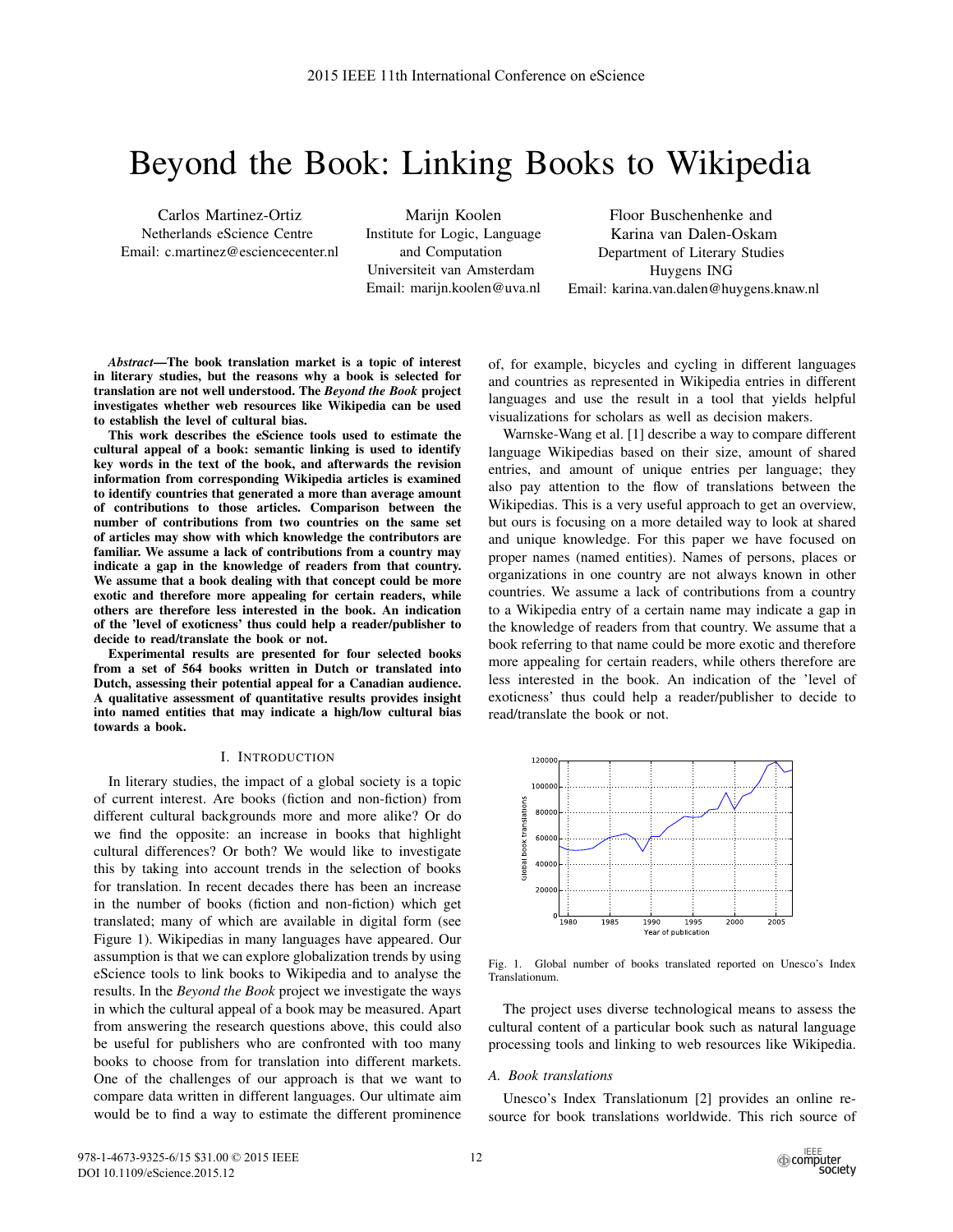information highlights the importance of understanding the reasons why a book gets translated from one language into another. The index also provides an insight into the trends of translations between languages: for example, it is possible to see that English is the largest exporting language, with 54.4% of translations having English as their source language; on the other hand, German is the largest importing language, with 13.1% of translations having German as their target language. Figure 2 illustrates the percentage of the global import and export markets which different languages represent.



(a) Translations from source language



(b) Translations into target language

Fig. 2. Percentage of translations by source and target language. Languages which represent less than 1% have been grouped as 'Other'.

Other useful resources which provide information on book translations are OCLC WorldCat,<sup>1</sup> LibraryThing,<sup>2</sup> and GoodReads.<sup>3</sup> These sources provide information on the various editions of a book, such as language and date of publication, but also provide more subjective data such as reader reviews and popularity scores. This type of information provides an additional source of information which could enable researchers to learn more about the book and its acceptance in various reader circles.

The rest of this paper is structured as follows: Section II details the approaches taken to assess international appeal of a

1URL: https://www.worldcat.org/

book. Section III presents experimental results and discusses their interpretation. Final remarks and future work are presented in Section IV.

## II. METHODOLOGY

This section describes the methodology used to assess the cultural content of a particular book. The starting point of this work is the assumption that Named Entities are relevant to understanding the cultural context of a book [3]: the names of individuals (e.g. historical figures or local cultural icons) may be meaningful in one culture but may bear little relevance in another. This concept is further extended to incorporate other names such as locations, organisations and events. These words comprise a set of key words which will be used as a basis to analyse the cultural setting of a book.

In this work, we want to look at cultural proximity on a country-level, as individual countries are considered as a proxy for a particular culture. Although this assumption is not strictly speaking accurate, it provides a good enough generalization to allow to make statements of the type: "Dutch people are interested in bicycles". Additionally this assumption facilitates using existing information in sources like Wikipedia which already provides country information for contribution sources (see section II-D for further details). Several examples in section III use the Netherlands and Canada as specific countries for comparison, but the method introduced here can be applied to any country.

## *A. Overview*

With the aim of analysing the cultural bias or proximity of a book in a particular country, various tools are used to construct a technical pipeline. The pipeline takes the full text of the book as its input and will produce as its output the required information to analyse the cultural proximity.

The first stage of this pipeline is the identification of key textual elements (key words or in this case named entities) in the text (see section II-B). Cultural proximity of each key element is extracted from Wikipedia (see sections II-D and II-E). Finally the cultural proximity of all key elements is aggregated in order to produce an overall assessment for the whole book (see section II-F).

## *B. Key word identification*

As mentioned before, the first step for analysing a book requires the identification of key words in the text. Because we want to compare content from books with entries in Wikipedia, we opted for using Semanticizer<sup>4</sup> [4] which is a tool for semantic linking to relevant concepts in Wikipedia. Semanticizer takes blocks of text as its input and produces a list of possible Wikipedia concepts which are considered as relevant to the given text. Each concept is assigned a probability  $P_x$  of the concept x being relevant to the text. Depending on the application, a threshold of probabilities should be assigned to accept or discard concepts; higher thresholds cause less concepts to be accepted and conversely lower thresholds

<sup>2</sup>URL: https://www.librarything.com/

<sup>3</sup>URL: http://www.goodreads.com/

<sup>4</sup>https://github.com/semanticize/semanticizest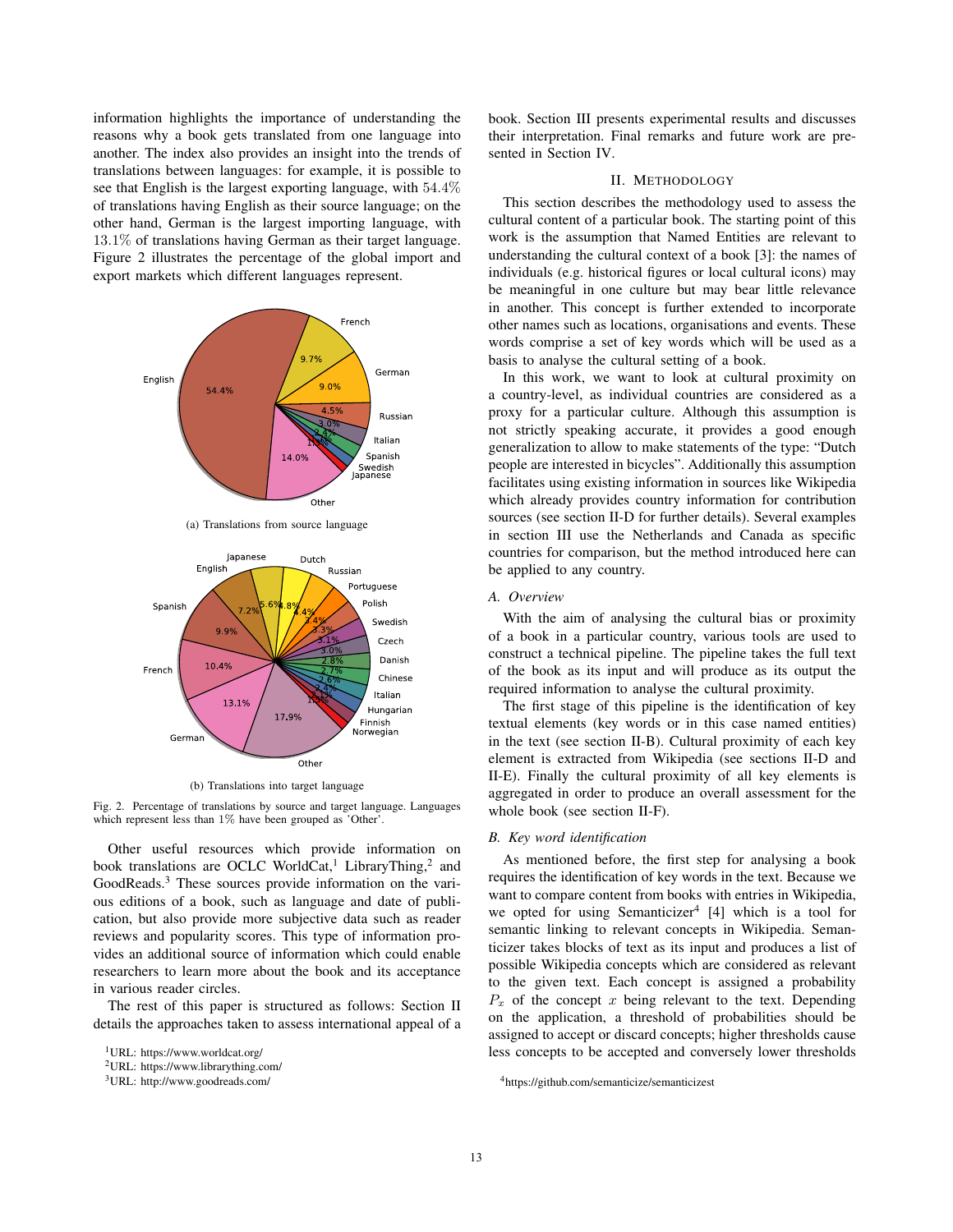cause more concepts to be accepted. Keywords identified via Semanticizer are not assigned to one of the four types of names mentioned above, although, as mentioned before, this is not an issue since all groups are treated equally.

The next step in the process of assessing cultural content of a book is linking the identified key words to a particular culture – or in our case to a particular country. In order to do this, we assume that each identified key word corresponds to a particular Wikipedia article. This is a reasonable assumption as many concepts which may be considered *important* will have a Wikipedia page written about them. Furthermore, key words identified through Semanticizer almost certainly have a Wikipedia article associated to them, as Semanticizer uses Wikipedia to identify concepts.

### *C. Available information in Wikipedia*

Before going into detail of how Wikipedia information was used to assess cultural proximity of a country to a particular Wikipedia article, it is worth reviewing what information is available on each article. This section explains what information is available; sections II-D and II-E explain how this information is used.

Wikipedia is a collaborative encyclopaedia, where each article is written collectively by contributors who have knowledge of, and are interested in the topic of the article. Articles are continuously edited and improved by contributors. Wikipedia is available in different languages, although there are no restrictions on origin of collaborations: users from any country can contribute to Wikipedia in any of the languages in which it is available.

Because English is such an influential language worldwide it is not surprising that the English version of Wikipedia is the largest one, representing a 48.6% share of global total volume of all combined Wikipedias, and with contributors from all over the world [5].

Although the English Wikipedia receives contributions from non-English speaking countries, it is not surprising that English speaking countries represent a larger proportion of contributions. Also, it could be expected that countries with larger populations will make a larger number of contributions on average. This bias in the distribution of contributions must be taken into account when any analysis is done on this data. Figure 3 shows the distribution of overall contributions made to various language Wikipedias by different countries [5]. As it can be seen, the major contributing country to the English Wikipedia is the US with 36.7% of the total contributions, followed by the UK with 13.1% of contributions. This implies that, for any randomly selected article, we could expect 36.7% of the contributions to come from users in the US; a higher/lower percentage of contributions would represent a deviation from the average – this fact will be further discussed in Section II-F.

Figure 3 also shows the percentage of contributions to the Spanish, French and Dutch language Wikipedias. These languages represent 9.8% (Spanish, the second largest Wikipedia), 3.9% (French) and 1.9% (Dutch) of the global



Fig. 3. Percentage of country contributions for various language Wikipedias.

volume of edits to Wikipedia. It can be observed that, although these Wikipedias still represent a significant amount of edits, contributions come mainly from countries where the Wikipedia's language is a native language, unlike the English Wikipedia which also has many contributions from countries where English is not the main spoken language. Perhaps this fact should not come as a surprise, since English can be considered as one of the most important languages for international communications [6]. Multiple language Wikipedias have previously been used to investigate cultural differences [7], although the comparison took place between Wikipedias in different languages rather than within a Wikipedia in one language.

Each page is composed of a series of revisions issued by individual contributors. A contributor can be either an anonymous contributor or a registered user; the majority of edits come from registered users [8]. For anonymous contributors, the only available information is the IP address of the contributor which can easily be resolved to a rough geographical area with sufficient precision to associate a contribution to a country. IP location is not unequivocally accurate: additional noise is introduced by users connecting via proxies, spoofing their address, etc; however, editing Wikipedia is not a task where such a practice is necessary (except perhaps on extremely controversial articles) and given the technical difficulty of identifying such users, we assume that they represent a percentage small enough not to represent an issue.

Contributions from registered users do not provide IP address information, which makes it difficult to associate contributions to a particular country. However it is possible to link a contributor to a country by examining the user's profile data. Wikipedia registered users can include category tags in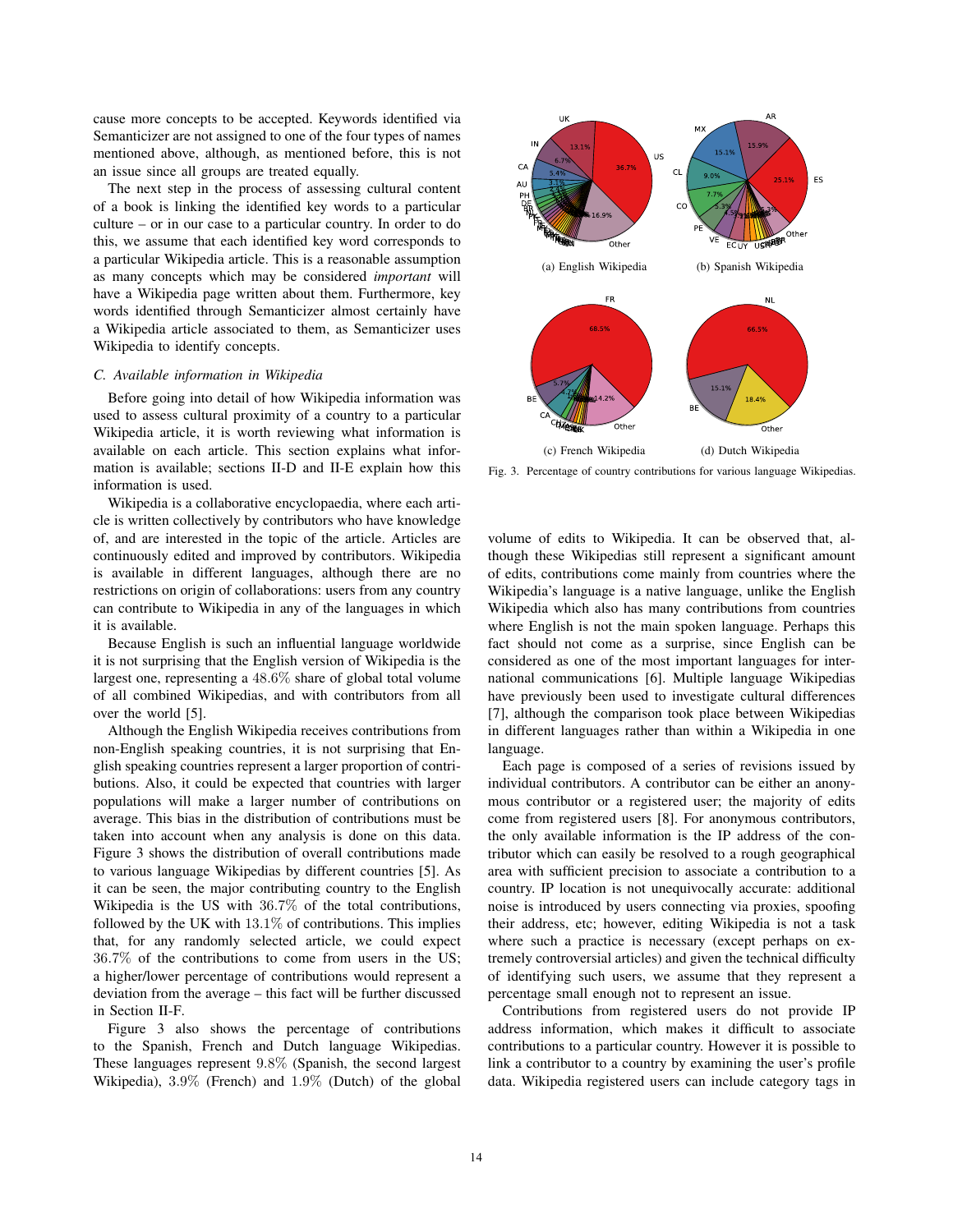

(a) Subcategories for The Netherlands

(b) Subcategories for New Zealand

Fig. 4. Category hierarchy provides geographical information about user: users which belong in one of these categories are associated with its location and by inference, within its *root* category.

their profile. Some of these categories provide specific geographical information: e.g. Category *Wikipedians in London* indicates the user lives in London, England. Categories can have subcategories (*Wikipedians in London* is a subcategory of *Wikipedians in England*, which is a subcategory of *Wikipedians in the United Kingdom*). The hierarchical organization of categories produces a category tree, where the root of the tree indicates a common geographical location applicable for the whole tree. The Wikipedia category structure may contain cycles, such that one category can be both an ancestor and descendant of another category. We avoid cycles by building a tree through subcategories and keeping a list of visited categories. Subcategories that have been visited earlier in the hierarchy are ignored.

The *Wikipedians by location* and *Wikipedians by ethnicity and nationality* categories provide a listing of all categories which can supply location information which can be used for our purpose. By associating specific categories to a country (e.g. *Wikipedians in the United Kingdom* to the UK), it is possible to associate all users in that category (or any of its subcategories) to the given country. Figure 4 shows two sample geographical category trees. These trees associate a particular country to their root category (The Netherlands and New Zealand); by extension, their subcategories also belong to these countries.

Notice that Figure 4a shows the root categories for the Netherlands from both types of categories: *Wikipedians from the Netherlands* (from *Wikipedians by location*) and *Dutch Wikipedians* (from *Wikipedians by ethnicity and nationality*).

The length of a Wikipedia page, the number of revisions in the page, and the length of each revision can also be used as indicators of the relative importance of the page: longer pages, with a larger number of revisions, may be indicative of a popular or important topic, while a smaller number of revisions may signal a less attractive topic.

Wikipedia topics which are available in multiple language Wikipedias often have links between these language versions. For example, the English Wikipedia page for *Paris*, has a link to the Dutch Wikipedia page for *Parijs*. Language links can be used to make links for the same concept between different language Wikipedias. These language links also indicate the inter-cultural relevance of a topic: topics which are more internationally appealing will be more likely to have been translated. Although it may not be immediately clear in which language the original page was written, revision timestamps and user comments on each revision may provide information regarding whether one page is a translation from the other.

Wikimedia Foundation provides an API for accessing Wikipedia data and meta-data [9]. This API allows users to query different types of information about specific pages such as a page's revision history. Several client implementations which make use of this API are available in various programming languages such as is the case of *mwclient*: a Python client for the MediaWiki API5.

#### *D. Cultural relevance per revision*

Due to the collaborative nature of Wikipedia, it is reasonable to assume that the number of contributions to an article provides a measure of how popular/important a topic is considered to be by the community of contributors. Given the global base of contributors to the English Wikipedia, it is a useful source of information for our project. Thus, we used the English Wikipedia as a starting point for assessing cultural relevance.

<sup>5</sup>https://github.com/mwclient/mwclient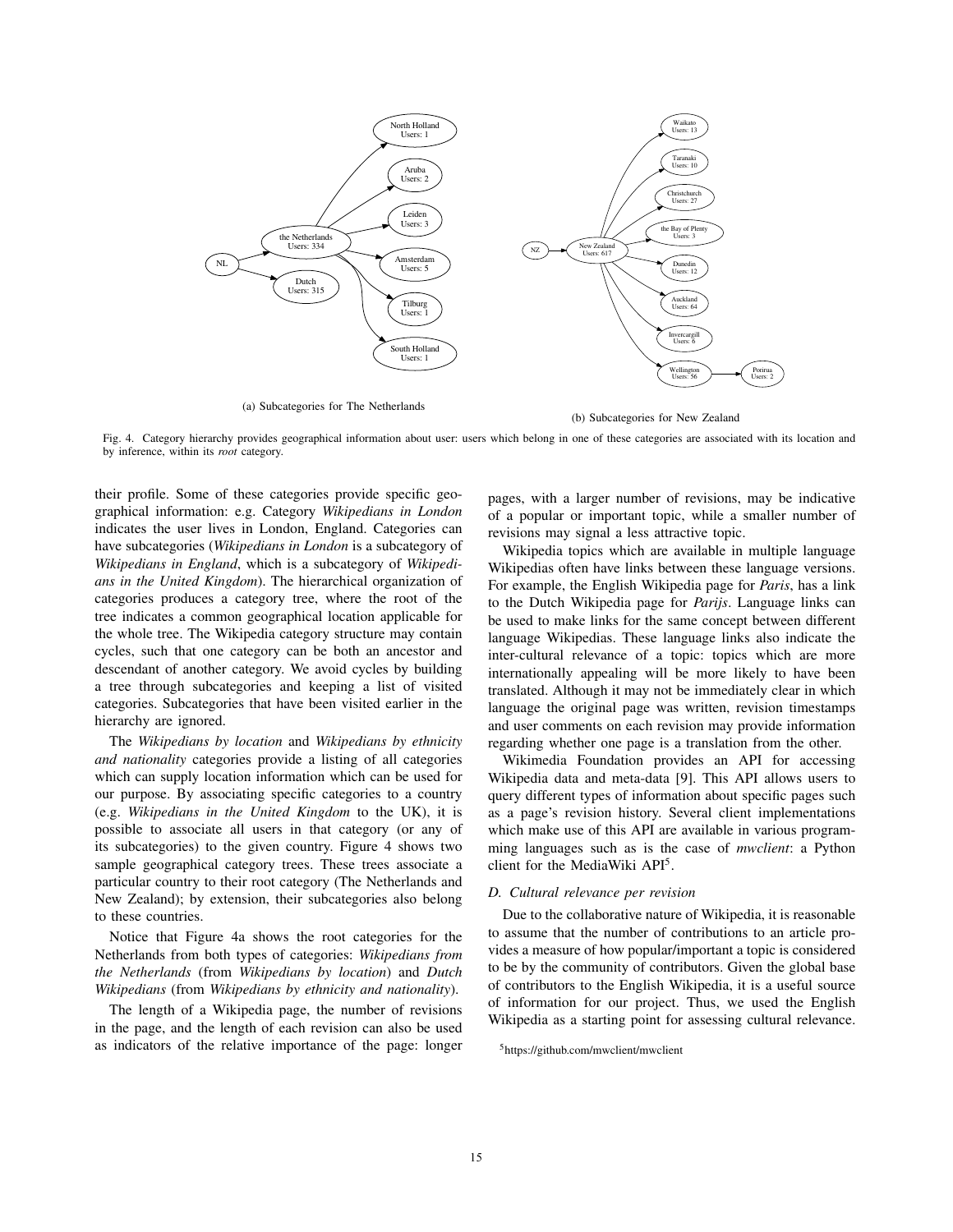The Wikipedia page corresponding to each identified key word in a book is analysed to determine the interest of each country in this page. This is done through the information provided by the page's revision history.

The *Wikipedians by location* and *Wikipedians by ethnicity and nationality* can be used to aggregate users by country. Note that the country where Wikipedians are located is not necessarily the same as their country of origin. If their profile contains information about both countries, their edits count in the contributions of both countries. This reflects the ties a person can have to multiple countries or cultures. A *seed* category must be defined for each country of interest, and its subcategories can be automatically fetched using the Media Wiki API.

Unfortunately, not all registered users provide location information in their profiles. For these users it is not possible to determine their location and thus link them to a particular country. We take this into account through a confidence measure, which is the fraction of edits that can be associated with a country. This indicates the confidence that the distribution of edits over countries reflects the real distribution.

This means that there will always be a fraction of contributions on any given page which cannot be associated to a country. This should be kept in mind in any conclusions drawn from this data: a lack of data completeness implies a reduction in the confidence that can be placed in produced results; e.g. if only 70% of the contributions can be associated with a country, a 0.70 confidence should be associated with the results. We label this confidence factor as  $k$ .

Another consideration that must be taken into account is the existence of *Bots*: automated software components which periodically make edits to Wikipedia pages such as spelling corrections. Contributions from bots can represent a significant number of edits to a page, but since these edits are done by non-human contributors, they can be ignored for the purpose of this study without any impact on the confidence in produced results.

One final consideration which must be addressed is the inherent bias in Wikipedia edits: there is a clear gender bias on contributions to Wikipedia as a whole, as well as a technical barrier for new contributors to join [10], [11]; previous studies suggest that different language Wikipedias have different styles of contributing to the encyclopaedia [12] – it is reasonable to deduce that this also holds true for contributions from different countries to the English Wikipedia.

#### *E. Cultural relevance per page*

IP address and user profile information can be used to identify the country of origin of each contribution as described above. After identifying the country of origin of each contribution to a page, a list of countries contributing to that page can be easily produced. Such a list thus includes a percentage of *observed* contributions per country.

Figure 3 features a distribution of country contributions to the whole of Wikipedia which can be understood as an *expected* distribution of contributions. By comparing a page's *observed* distribution and the global *expected* distribution, it is possible to determine whether a specific country has made a larger (or smaller) percentage of contributions to the page than it does on average.

More formally, the *relative interest* of a country c in a particular topic is defined as the relation between the percentage  $a_c$  of *observed* (actual) contributions made by the country to that topic, and percentage  $e_c$  of *expected* contributions made by the country:

$$
I(e_c, a_c) = \begin{cases} \frac{a_c}{e_c - 1}, & \text{if } a_c < e_c. \\ \frac{1 - e_c}{a_c}, & \text{otherwise.} \end{cases}
$$
 (1)

The values for  $e_c$  are constants and are illustrated in Figure 3. The value  $a_c$  has its domain in the interval  $[0, 1]$ , where  $a_c = 0$  indicates no contributions were made by c to the page and  $a_c = 1$  indicate that all contributions in the page were made by c. The values of  $I(e_c, a_c)$  range in the interval [−1, 1], where negative numbers represent *lower than usual* and positive numbers represent *higher than usual* interest.  $I(e_c, a_c) = 0$ , if the contributions made by a country to the current page match the expected contributions from that country. The measure grows linearly between  $[-1, 0)$  and asymptotic between  $(0, 1]$ .

The relative interest is a consistent ratio between the number of contributions made by  $c$  and the expected number of contributions, regardless of the value of  $e_c$ . This mean that when the number of contributions made by  $c$  are  $1/2$  the number of contributions c normally makes, then  $I(e_c, a_c) = -0.50$ . Likewise when the number of contributions made by  $c$  are twice the number of contributions  $c$  normally makes, then  $I(e_c, a_c)=0.50.$ 

For example, given two countries (e.g. the United States and France), with expected contributions  $e_{US} = 0.40^6$  and  $e_{FR}$  = 0.01. Assume for a hypothetical page that these countries contribute  $a_{US} = 0.60$  and  $a_{FR} = 0.015$  (i.e, both countries contribution is 1.5 times their usual volume of contributions), then the relative interest for both countries would be the same:  $I(e_{US}, a_{US}) = I(e_{FR}, a_{FR}) = 0.33$ .

Although  $I(e_c, a_c)$  is "fair" in giving the same score to both countries on the example above, it has an intrinsic limiting factor: countries which have a high contribution average (such as the US in the example above) are limited in the amount of relative interest they can express. This is due to the fact that logically no country can account for more than 100% of the contributions to a given page. Thus, it is impossible for the country with  $e_c = 0.50$  to contribute more than twice its usual number of contributions. In other words,  $I(e_c, a_c)$  has an upper bound  $\sup I(e_c, a_c)=1 - e_c$ .

For example, given two countries (e.g. Canada and the Netherlands) with expected contributions  $e_{CA} = 0.054$  and  $e_{NL}$  = 0.008. On the Wikipedia page for the topic *Ice* 

<sup>&</sup>lt;sup>6</sup>The value of  $e_{US}$  has been rounded here for the sake of the example.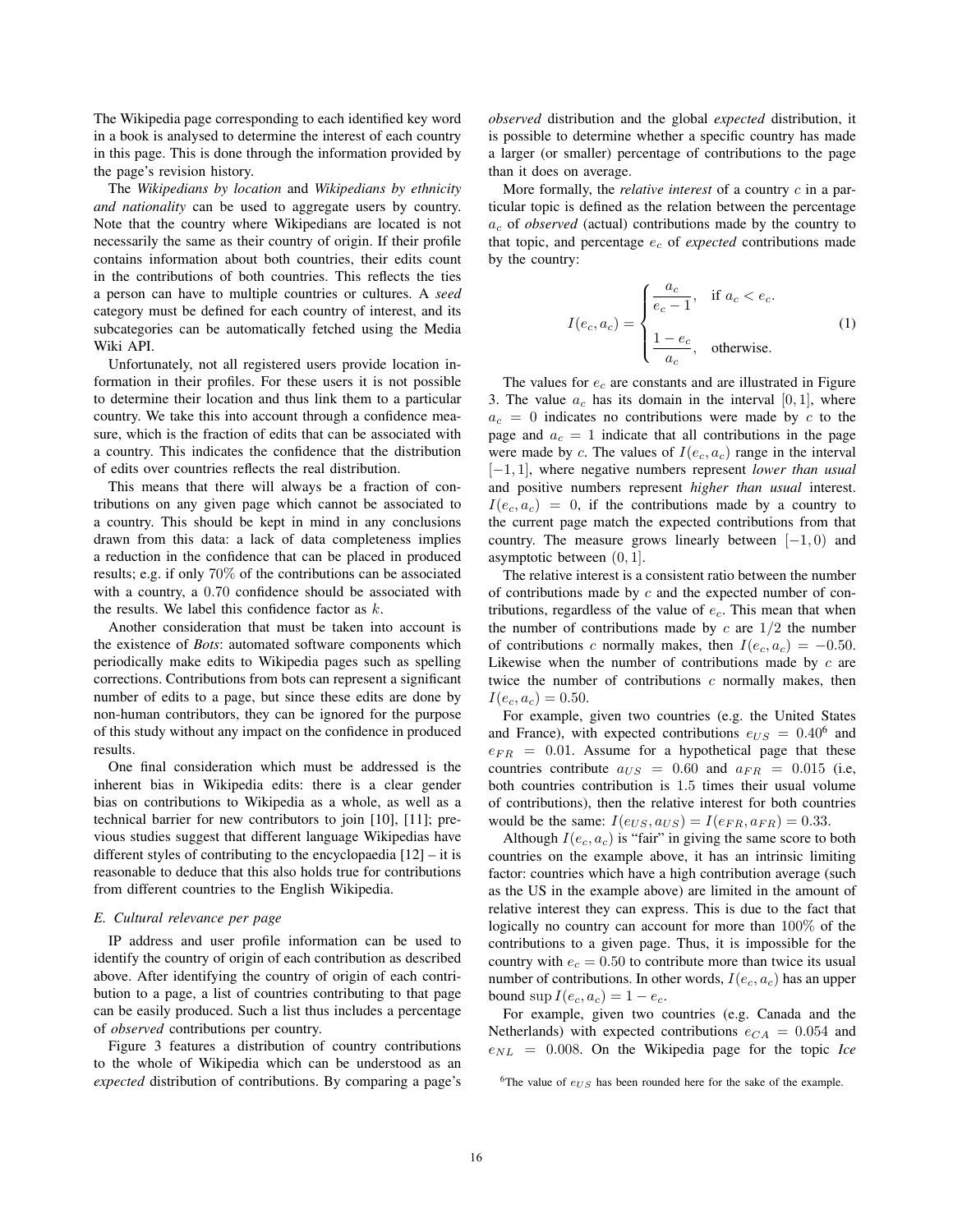

(b)  $I(e_c, a_c)$  scores

Fig. 5. Contributions and  $I(e_c, a_c)$  scores for the Wikipedia page on *Ice hockey* for selected countries.

*hockey*, these countries contribute  $a_{CA} = 0.350$  and  $a_{NL} =$ 0.005. Thus they have scores of  $I(e_{CA}, a_{CA})=0.846$  and  $I(e_{NL}, a_{NL}) = -0.389$ , which can be interpreted as Canada having a strong cultural connection to Ice hockey while the Netherlands has not. Figure 5 shows the comparison of expected and observed contributions and the  $I(e_c, a_c)$  scores obtained by several countries for the page on *Ice hockey*. It can be observed that even despite the limitations mentioned above—e.g. the US cannot score as high in relative interest as other countries—for all countries this measure can express a countries connection to a topic: both Sweden ( $e_{SE} = 0.005$ ) and the United States ( $e_{US} = 0.383$ ) have a positive relative interest in Ice hockey.

#### *F. Cultural relevance comparison*

Section II-E explains how an individual word or concept can be given a cultural or country relevance score, that is, *relative interest*. It is straight forward to apply this method to a full text: key words must be extracted from the text and cultural relevance calculated for each of these words; afterwards the cultural relevance can be integrated into a single measure for the complete text.

As mentioned before, the confidence score  $k$  must be taken into account –  $k(w)$  can be considered a weighting factor on the cultural relevance of word  $w$ . Additionally, one

more weighting factor must be taken into account: the word frequency within the text. A word  $w$  appearing multiple times in the text may be indicative of the word being important in the text, thus the relative word frequency  $f(w)$  must also be taken into account:

$$
f(w) = \frac{count(w)}{\sum_{w \in T} count(w)}\tag{2}
$$

Finally the cultural relevance of a given text  $T$  for a country c can be calculated as:

$$
I_c(T) = \sum_{w \in T} S_c(w) \tag{3}
$$

where  $S_c(w)$  is the impact score of each word w:

$$
S_c(w) = f(w) * k(w) * I(e_c, a_c)
$$
 (4)

Notice that, although  $I_c(T)$  gives a total impact of a full text, keeping track of the impact score of each word might provide useful information regarding which words are more influential in the book's total score. For instance, two books may have a  $I_c(T)$  score close to zero for different reasons: one may contain only words which are not interesting to country c, while the other may contain a mixture of many words with very high and very low  $S_c(w)$  scores. When assessing the cultural content of a book for a particular country, looking at a single figure such as  $I_c(T)$  on its own may be misleading; looking at the distribution of  $S_c(w)$  scores might provide a better overview of the book's probable appeal to a given country. Section III provides examples which may help the reader gain a better understanding of these measures.

### III. RESULTS & DISCUSSION

This section showcases experiments which illustrate how the proposed measure  $I_c(T)$  can provide insight into the cultural relevance of a text in multiple languages. The measure is calculated for the Netherlands ( $c = NL$ ) as the original text is in Dutch, and Canada  $(c = CA)$  as target country for translation into English.

In these experiments, a selected set of books (three novels and one non-fiction title) originally written in Dutch are analysed: *De aanslag* by Harry Mulisch (first published in 1982), *De bloedkoralen van de bastaard* by Rinus Ferdinandusse (first published in 1972) *Boven is het Stil* by Gerbrand Bakker (first published in 2006), and the non-fiction title *Romantische reizen: omzwervingen in de negentiende eeuw* by Peter van Zonneveld (first published in 1991). Note that at the time of writing this paper, *De aanslag* and *Boven is het Stil* had already been translated into English while *De bloedkoralen van de bastaard* and *Romantische reizen: omzwervingen in de negentiende eeuw* had not.

The importance of names has previously been established in a pilot project [3] that lead to the project Namescape [13]. We build on top of this work and use the Named Entities (NEs) identified in that project in our analysis. These were extracted from a collection of 564 books originally written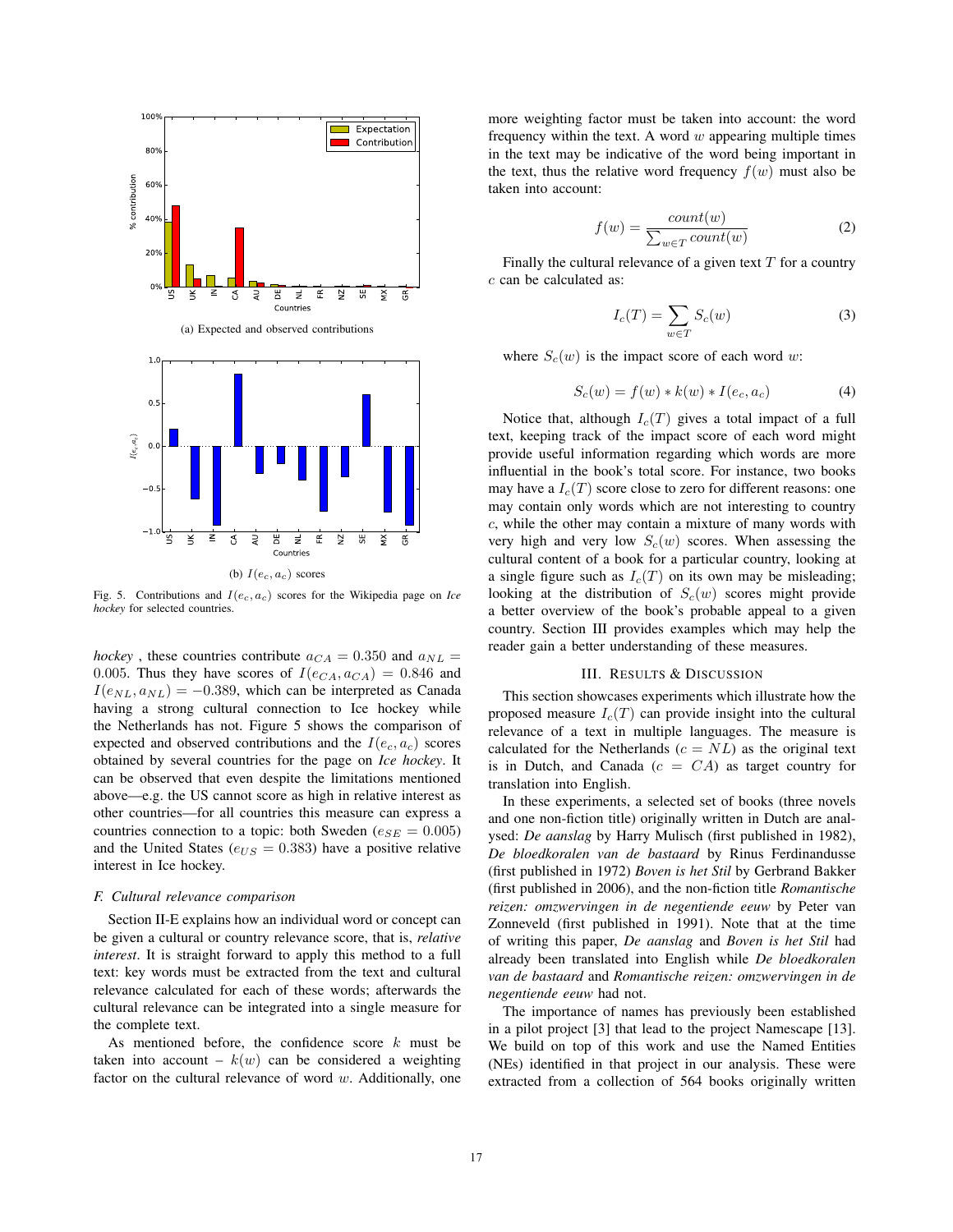in Dutch between 1933 and 2008, some of which have been translated into other languages. Where possible, these NEs were linked to Wikipedia articles on those entities [13]. The NEs were classified in four groups: person, location, misc and organisation. However, in this work, entities from all four classes were treated equally. In [14] we present an analysis of the impact these classes have on cultural relevance.

To get an idea of whether concepts, like NEs, mentioned in a novel are potential cultural hurdles to understanding, e.g. that would need an explanation or extra description in a translation for a different market, the impact scores of all the identified key elements can be plotted, for instance in a distribution plot or a scatter plot. This can help translators and publishers identify how many elements are potential hurdles for each potential country, and what these elements are.

#### *A.* Sc(w) *distribution plots*

Figures 6 to 8 show the  $S_c(w)$  distribution for countries  $c = CA$  and  $c = NL$  over a novel. Each point in this plot represents a single NE and is positioned according to its  $S_c(w)$ score. The violin plot indicates the relative density of NEs along the  $S_c(w)$  axis.



Figure 6 shows the  $S_c(w)$  distributions for *De aanslag*. This novel has  $I_c(T)$  scores of  $I_{CA}(T) = -0.0306$  and  $I_{NL}(T)=0.1054$ , however the mean  $S_c(w)$  for both countries is quite close:  $S_{CA}(w) = -0.0002$  and  $S_{NL}(w) = 0.0007$ , which can be visually confirmed by the fact that both distributions are centered close to zero. The high concentration of scores close to zero indicates that most NEs mentioned in this novel get close to their expected contributions from Canada and the Netherlands. However, the distribution in (a) is relatively narrow while the distribution in (b) has a longer positive tail, reaching a maximum  $S_{NL}(w)=0.0398$ for w corresponding to the Dutch city of *Haarlem*. Interestingly, the same NE has a  $S_{CA}(w) = -0.0154$ , which is the minimum score in this plot. Similarly, the second and third highest  $S_{NL}(w)$  scores correspond to *Amsterdam* and *Netherlands*, with scores of  $S_{NL}(Amsterdam) = 0.0328$ Vs.  $S_{CA}(Amsterdam) = 0.0028$  and  $S_{NL}(Netherlands) =$ 0.0120 Vs.  $S_{CA}(Netherlands)=0.0012$  respectively. This

indicates that the novel contains more NEs for which the contributions from Dutch Wikipedians is higher than expected, e.g. their Wikipedia articles have a bias of contributions from the Netherlands.



Fig. 7. Comparative  $S_c(w)$  distributions for *De bloedkoralen van de bastaard*.

Figure 7 shows the  $S_c(w)$  distributions for *De bloedkoralen van de bastaard*. This novel has  $I_c(T)$ scores of  $I_{CA}(T) = -0.0221$  and  $I_{NL}(T) = 0.2254$ , but again the mean  $S_c(w)$  for both countries is quite close:  $S_{CA}(w) = -0.0005$  and  $S_{NL}(w) = 0.0008$ . However while (a) is skewed towards negative scores, (b) is skewed towards positive scores. From the top 3  $S_{NL}(w)$  ranked NEs  $(S_{NL}(Amsterdam) = 0.0302, S_{NL}(Middelay) =$  $0.0187<sup>7</sup>$  and  $S_{NL}(FrankvanBorssele) = 0.0148<sup>8</sup>$ , only *Amsterdam* has a relatively high  $S_{CA}(Amsterdam)$  = 0.0026 score, being ranked third, while the other two  $(S_{CA}(Middelburg))$  = −0.0202 and  $S_{CA}(FrankvanBorssele) = -0.0150$  are ranked last and second to last. This seems to confirm the hypothesis that NEs which are important to one country (Dutch locations and historical figures) seem to bear less significance in other countries.

Figure 8 shows the  $S_c(w)$  distributions for *Romantische reizen: omzwervingen in de negentiende eeuw*. This book has  $I_c(T)$  scores of  $I_{CA}(T) = -0.0087$  and  $I_{NL}(T) = -0.0095$ , and mean  $S_c(w)$  scores of  $\overline{S_{CA}(w)}=0.0000$  and  $\overline{S_{NL}(w)}=0$ 0.0000. In this case, both countries are equally neutral on their  $I_c(T)$  score for the book. However the distribution of  $S_{NL}(w)$  spans a wider range than  $S_{CA}(w)$ , indicating both stronger interest on some NEs while simultaneously expressing stronger disinterest on others. For example *Louis Bonaparte*<sup>9</sup> is the highest ranked NE for both countries, but  $S_{NL}(Louis Bonaparte)=0.0165$  represents a higher interest on this NE than  $S_{CA}(Louis Bonaparte)=0.0101$ .

Interestingly, some NEs with high  $S_{CA}(w)$  score have low  $S_{NL}(w)$  and the other way around. For example,

 $<sup>7</sup>$ Middelburg is a municipality and city in the south-west of the Netherlands.</sup>

 ${}^{8}$ Frank van Borssele was a Dutch nobleman of the 15<sup>th</sup> century.

<sup>9</sup>Louis Bonaparte was King of Holland and brother of French Emperor Napoleon I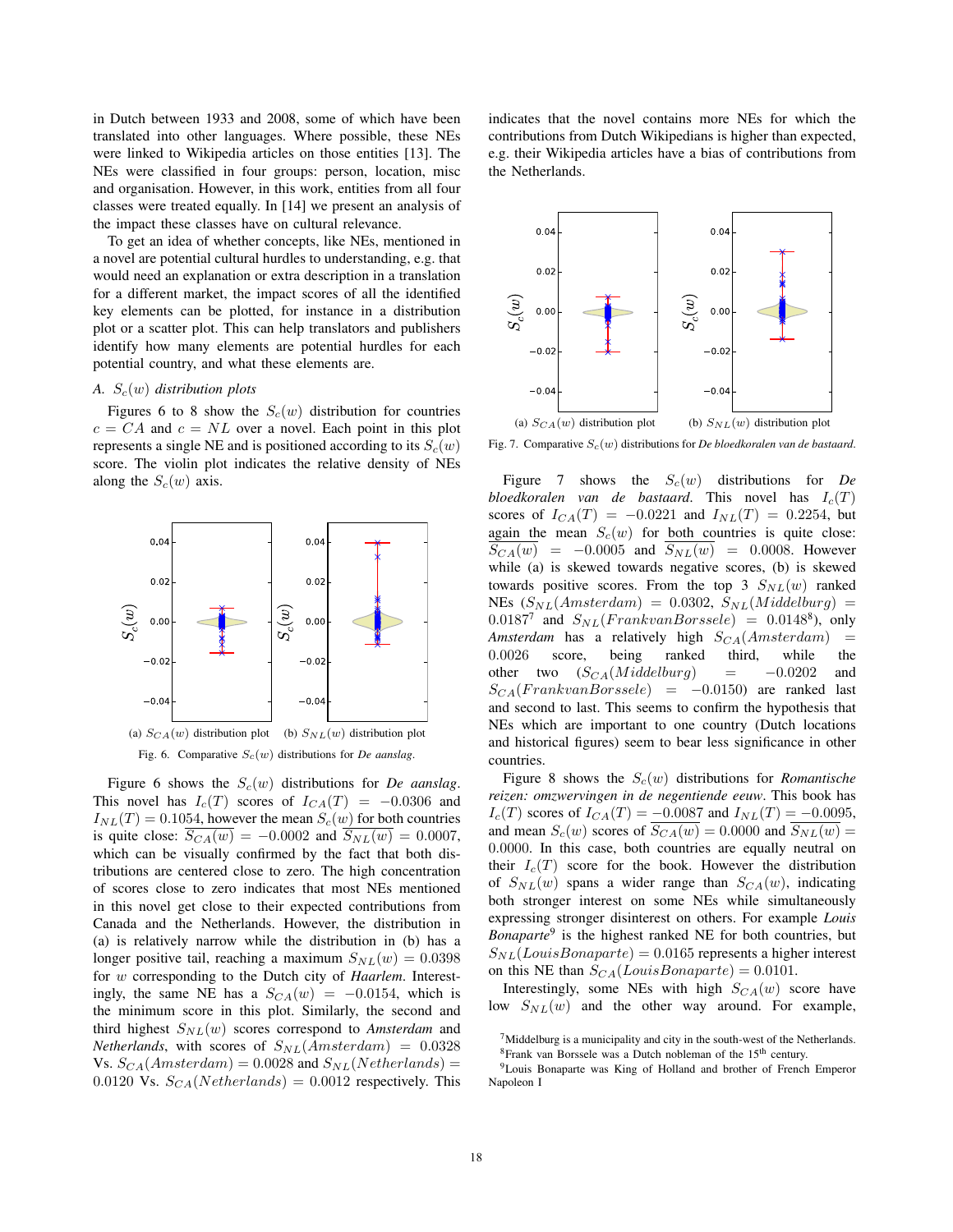

Fig. 8. Comparative  $S_c(w)$  distributions for *Romantische reizen: omzwervingen in de negentiende eeuw*.

 $S_{CA}(LordByron) = 0.0047^{10}$  Vs.  $S_{NL}(LordByron) = -0.0143$  and  $S_{CA}(Delacroix) = 0.0033^{11}$  Vs.  $-0.0143$  and  $S_{CA}(Delace)$  = 0.0033<sup>11</sup> Vs.  $S_{NL}(Delacevoix)$  = -0.0055. Notice that Lord Byron and Delacroix are English and French artists and given these are the two main spoken languages in Canada, it may be understandable that these NEs are of higher importance to Canadian Wikipedians. Similarly,  $S_{CA}(Leiden) = -0.0052^{12}$  Vs.  $S_{NL}(Leiden) = 0.0061$ and  $S_{CA}(Philip Franz von Siebold) = -0.0055<sup>13</sup>$  Vs.  $S_{NL}(Philip Franz von Siebold) = 0.0065$ . It is reasonable that Dutch Wikipedians have more to contribute about Leiden, being a Dutch city and Philipp von Siebold, given the geographic and cultural proximity of Germany to the Netherlands.

As mentioned at the end of section II-F, this example illustrates how a single number may be insufficient to grasp the cultural proximity of a book to a country. In [14] we prepared a ground-truth data set and applied  $I_{NL}(T)$  as a single number. A low correlation with translation from Dutch to English was observed, which implies one of the following causes:

- the approach of calculating a single  $I_{NL}(T)$  score is not appropriate, or
- the Dutch Wikipedia contribution calculated by  $I_{NL}(T)$ is a noisy signal and needs to be qualified to be used. I.e. the scatter plots are more effective for publishers than a single number, because translation is a highly complex process with decisions based on many other aspects than country-specific interest.

What the distribution plots in Figures 6 to 8 indicate is that for many of the entities mentioned in novels there is no strong country bias in the contributions on their respective Wikipedia articles, suggesting they offer no hurdle to understanding the setting of a novel in different cultures.

<sup>10</sup>Lord Byron was an English poet of the 19<sup>th</sup> century.

## *B.*  $S_c(w)$  *scatter plots*

An alternative way of comparing the cultural relevance of a novel between two countries is via a simple scatter plot of  $S<sub>c</sub>(w)$  scores. Figures 9 to 11 show scatter plots for the same books discussed above.

One advantage of visualizing cultural relevance on a scatter plot is that this allows to identify the amount of agreement (or disagreement) in country bias between two countries: NEs with a bias towards both countries will show on the first quadrant of the plot; NEs in which neither country expresses an interest (a negative bias) will show on the third quadrant; the second and fourth quadrant will contain NEs for which Wikipedia contributions show a bias for one country and against the other. The distance from the origin provides an indication of the strength of the bias (either agreement or disagreement). NEs which are located at or close to the origin (e.g. close to both countries' expected contributions) would indicate neutrality on both parties while NEs which far away from the origin would indicate a strong agreement/disagreement.



Fig. 9. Scatter plot of  $S_c(w)$  for *De aanslag*.

Figure 9 shows the  $S_c(w)$  scatter plot for *De aanslag*. Prominent NEs in the first quadrant include Amsterdam, Netherlands, and Germany, while NEs in the second quadrant such as Korea indicate a slight bias towards Canada; Haarlem is quite a distance away from the origin, deep into the fourth quadrant, indicating a strong bias towards Dutch contributions, therefore a high level of disagreement on this NE.



Fig. 10. Scatter plot of  $S_c(w)$  for *De bloedkoralen van de bastaard*.

<sup>&</sup>lt;sup>11</sup>Eugene Delacroix was a french romantic artist of the 19<sup>th</sup> century.

<sup>&</sup>lt;sup>12</sup> Leiden is a city in the province of South Holland in the Netherlands.

<sup>&</sup>lt;sup>13</sup>Philipp Franz von Siebold was a German physician of the 19<sup>th</sup> century.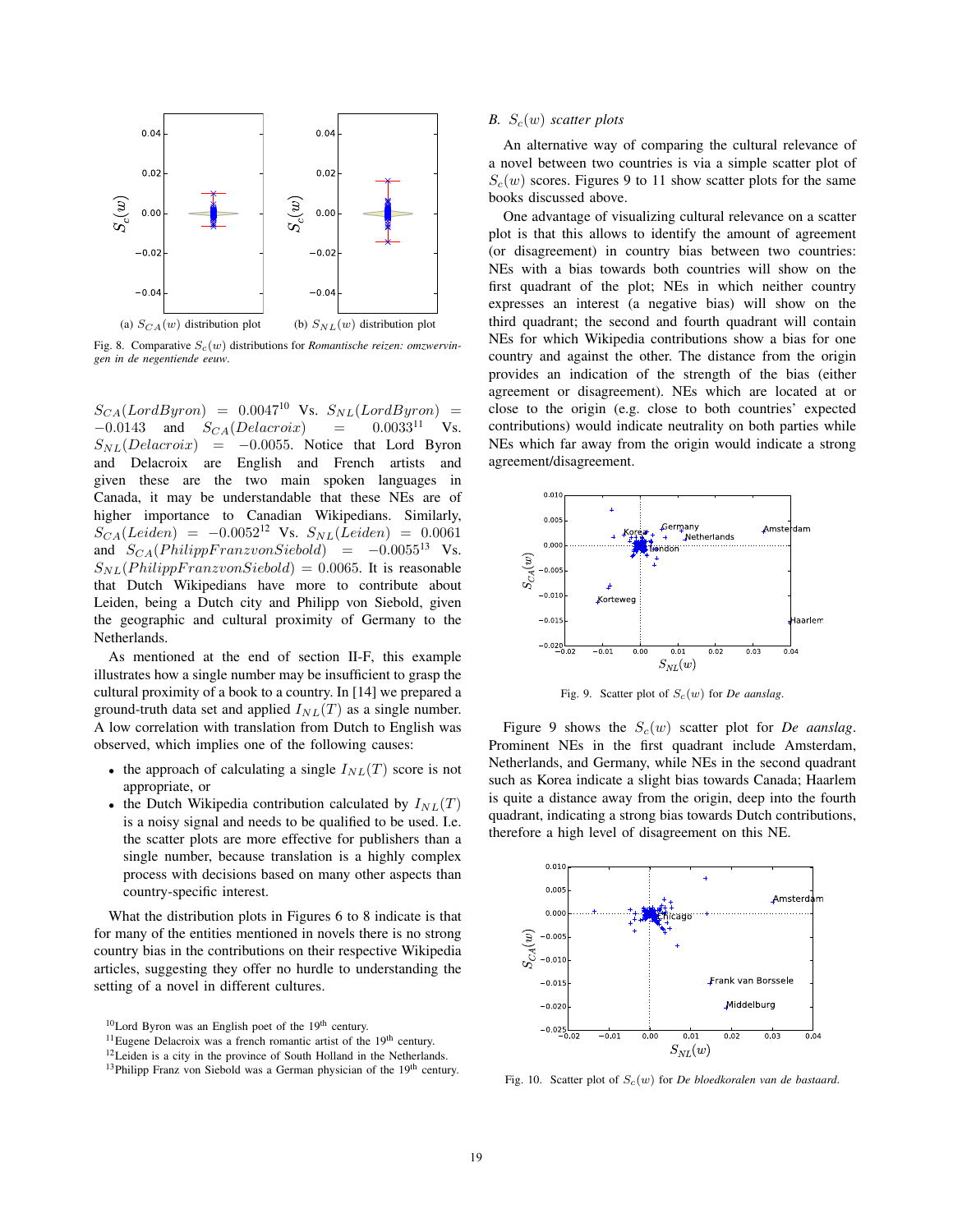Figure 10 shows the  $S_c(w)$  scatter plot for *De bloedkoralen van de bastaard*. Again, while both countries seem to agree in the relevance of Amsterdam, they disagree for other NEs such as Middelburg, and are equally neutral about others like Chicago.



Fig. 11. Scatter plot of Sc(w) for *Romantische reizen: omzwervingen in de negentiende eeuw*.

Figure 11 shows the  $S_c(w)$  scatter plot for *Romantische reizen: omzwervingen in de negentiende eeuw*. Again, it is evident there is disagreement in the relevance of NEs like Lord Byron, Delacroix, and Philipp von Siebold, while there is agreement in NEs like Louis Bonaparte and Mary Shelley<sup>14</sup>.

The scatter plots can be made between any two countries. Translators and publishers can analyse a novel considered for translation and compare the cultural relevance or bias for the country in which the novel was originally published with that of a target country.

## *C. Tools for book publishers*

In this section we propose how the measures introduced in this paper can be of use for book publishers when deciding whether a given book is suitable for translation.

Scatter plots on Figures 9 to 11 show the  $S_c(w)$  measure, which takes into account the word frequency  $(f(w))$  and confidence  $(k(w))$ . In order to have more insight into which words have a higher cultural proximity to a country, Figure 12 shows a plot of  $I(e_c, a_c)$ . In this Figure as before, words fall in for quadrants: high  $I(e_{NL}, a_{NL})$  and  $I(e_{CA}, a_{CA})$  in the first quadrant and so on.



Fig. 12. Scatter plot of  $I(e_c, a_c)$  for *Boven Is Het Stil*.

 $14$ Mary Shelly was an English writer from the beginning of the  $19<sup>th</sup>$  century.

Figure 12 shows the distribution of  $I(e_c, a_c)$  of entities in the novel *Boven is het stil*, for the NL and CA. Notice that well known entities such as *North Sea* have a high  $I(e_c, a_c)$ measure for both countries, while other entities which could be understood as *"typically Dutch"*, such as *IJsselmeer* and *Noordhollandsch Kanaal*, have a high score for the NL, but a low score for CA.

*Boven is het stil* has been translated to English. One point to be noted about this translation is that some named entities have been altered during the translation process. Some of these entities have been replaced by the English name of places  $(e.g. \textit{Nieuw-Zeeland} \rightarrow \textit{New Zealand})$ , while others have been semantically translated (e.g. *Noord-Hollands Kannal* → *North Holland Canal*), and yet others have been completely replaced  $(e.g.$  *Afsluitdijk*  $\rightarrow$  *Lake IJssel dam*). A small number of entities have been completely removed from the translated text (*Kanis en Gunnink*, *Van Gend en Loos*), probably because the translator considered them to be very specific to Dutch culture and because they could be removed without affecting the story.

Table I shows the count of entities on each quadrant which have been translated or not. This type of analysis can provide a book translator with an indication of which named entities may require special attention during the translation process, depending on the quadrant where the entity is located.

#### IV. CONCLUSION

This paper has introduced an automated method for measuring the potential (absence of) cultural interest for a novel in different countries. With this measure, publishers and translators can identify key elements in a novel that may be difficult to understand in countries considered as target markets. This method relies on public domain data and open source tools and thus is available to anyone interested in translations. And although the method introduced here is aimed for translation of books, it can also be used for translation of other textual sources such as song lyrics, theatre play or movie scripts, etc.

Identifying textual features (such as we have done with named entities) to analyse a novel is a common practice in literary studies. Linking novels to Wikipedia is not a new concept, but using Wikipedia as a proxy for gauging the cultural significance of specific terms is an innovative technique which, given its limitations, provides an interesting way to analyse the cultural resonance with a novel in different regions.

Whether (cultural) familiarity and (global) appeal converge or not may vary depending on the book market, the genre (commercial vs literary) and the combination of the source and target cultures. (Dutch may be into the exoticism of Japan but not the exoticism of Albania, for example). Our tool offers a quantitative way of looking at questions on the globalisation of literature and the (shifting, decreasing?) *otherness* of literature from different cultures. We wonder if in the future of publishing, besides using the two favourite tools of the trade (gut feeling and sales figures [15]) there will also grow a kind of *data-driven market research* using tools such as the one we are developing. Publishers could also